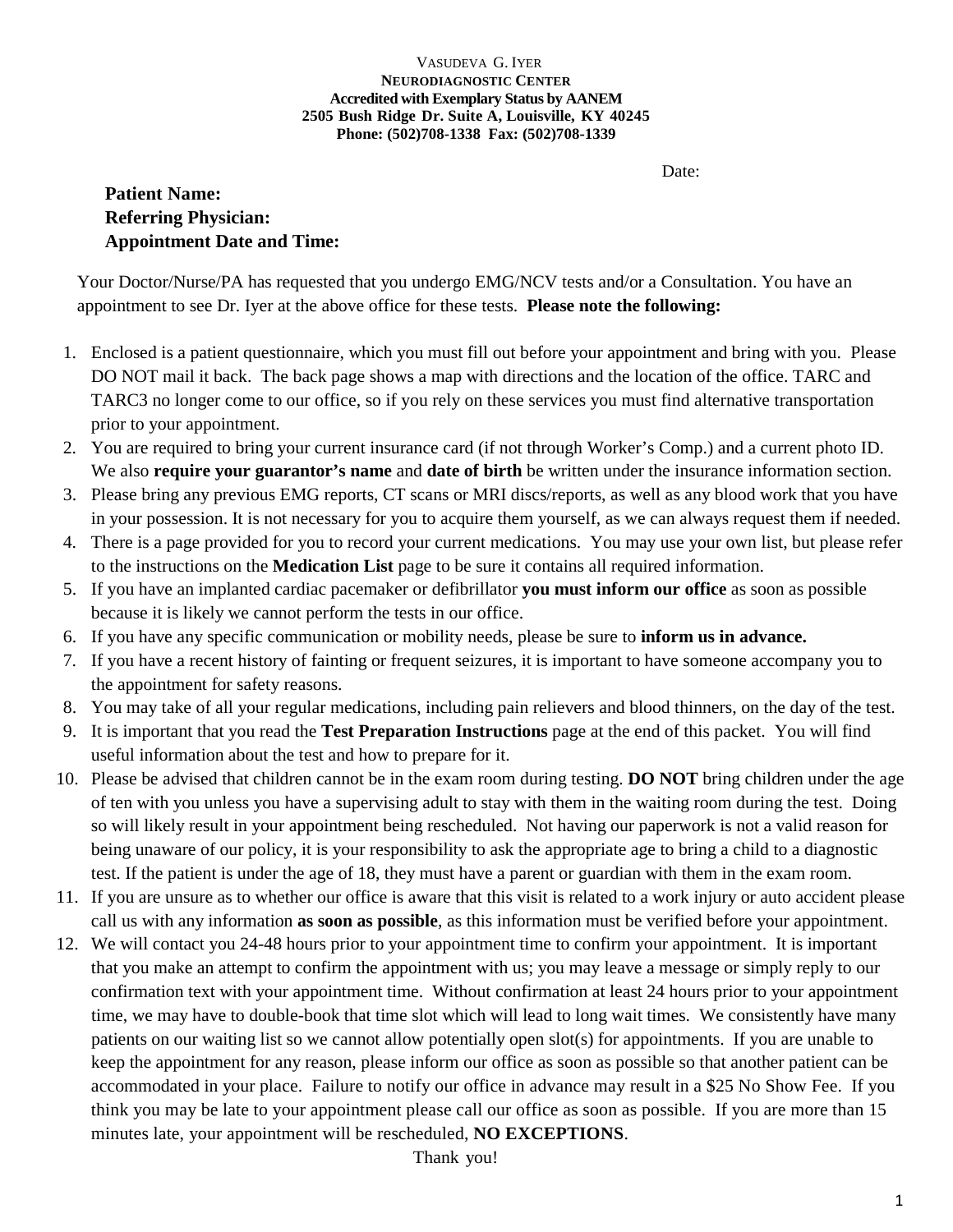# VASUDEVA G. IYER **NEURODIAGNOSTIC CENTER Accredited with Exemplary Status by AANEM 2505 Bush Ridge Dr. Suite A, Louisville, KY 40245 Phone: (502)708-1338 Fax: (502)708-1339**

# **Electronic Medical Records Transmission**

The Neurodiagnostic Center allows **email communication with patients** for the purposes of transmission of registration papers and/or sending and receiving medical reports when the patient requests to use that option. **While we automatically send (fax or email) a copy of the report to your referring physician, you may ask that one be emailed to you as well**. This is the most efficient way to make sure that you have your own copy to give to all physicians involved in your care. The Neurodiagnostic Center uses secure and encrypted services, however, please be aware that communications via email over the internet are never 100% secure. Only indicate private, unshared email addresses in order to protect your privacy. Although unlikely, there is a possibility that information included in an email can be intercepted and read by parties other the person for whom it was intended. When sending the office an email keep personal details to a minimum, and when in doubt just call the office directly. Additionally, no one can accurately diagnose your condition from email or other written communications, and electronic communication cannot replace the relationship you have with a physician or another healthcare practitioner.

I give my consent for my medical records to be sent to the designated email address(es) below. I understand that there are risks to sending email over an encrypted transmission, but that The Neurodiagnostic Center will do everything within its power minimize that risk. Permission is granted for email communication until a written notice is provided in the office directing us to no longer use the provided email address(es).

| Printed Name:               | Date of Service: |
|-----------------------------|------------------|
| Signature:                  | Date:            |
| Authorized email addresses: |                  |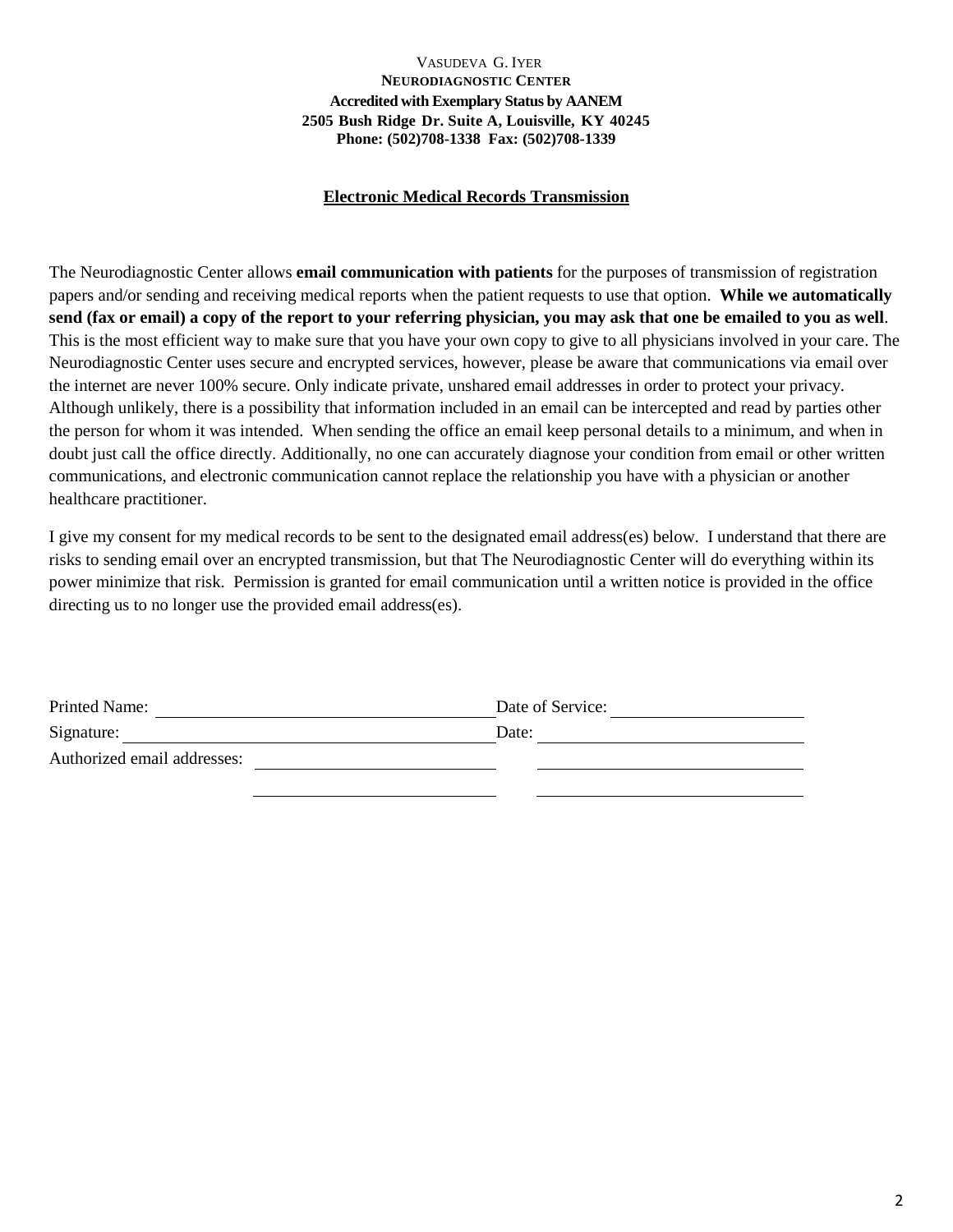# VASUDEVA G. IYER **NEURODIAGNOSTIC CENTER Accredited with Exemplary Status by AANEM 2505 Bush Ridge Dr. Suite A, Louisville, KY 40245 Phone: (502)708-1338**

# **Patient Registration Forms**

| Address: City: State: Zip:                                                                                                                                                                                                             |                                                                                                    |                                                                  |  |  |                           |  |
|----------------------------------------------------------------------------------------------------------------------------------------------------------------------------------------------------------------------------------------|----------------------------------------------------------------------------------------------------|------------------------------------------------------------------|--|--|---------------------------|--|
|                                                                                                                                                                                                                                        |                                                                                                    |                                                                  |  |  |                           |  |
| Date of Birth: Soc. Security No: Email: Email:                                                                                                                                                                                         |                                                                                                    |                                                                  |  |  |                           |  |
| Height: Weight: Age: Gender: Are You Claustrophobic?: Weight:                                                                                                                                                                          |                                                                                                    |                                                                  |  |  |                           |  |
| <b>Marital Status of Patient:</b> $\Box$ Single $\Box$ Married $\Box$ Separated $\Box$ Divorced $\Box$ Widowed                                                                                                                         |                                                                                                    |                                                                  |  |  |                           |  |
| Parent/Guardian Name: Ph./Add. (if different): Name and Solid Ph./Add. (if different):                                                                                                                                                 |                                                                                                    |                                                                  |  |  |                           |  |
| Occupation: Employer: Employer:                                                                                                                                                                                                        |                                                                                                    |                                                                  |  |  |                           |  |
| Employer's Address: City: City: State: Zip:                                                                                                                                                                                            |                                                                                                    |                                                                  |  |  |                           |  |
|                                                                                                                                                                                                                                        |                                                                                                    |                                                                  |  |  |                           |  |
|                                                                                                                                                                                                                                        |                                                                                                    |                                                                  |  |  |                           |  |
| Is this visit due to a work injury?: Is there an open claim for the incident?:                                                                                                                                                         |                                                                                                    |                                                                  |  |  |                           |  |
| Date of Injury: Claim No.: Claim No.: Contact Person:                                                                                                                                                                                  |                                                                                                    |                                                                  |  |  |                           |  |
|                                                                                                                                                                                                                                        |                                                                                                    |                                                                  |  |  |                           |  |
|                                                                                                                                                                                                                                        |                                                                                                    |                                                                  |  |  |                           |  |
| Date of Accident: Claim No.: Claim No.: Contact Person: Contact Development Contact Person:                                                                                                                                            |                                                                                                    |                                                                  |  |  |                           |  |
| Phone/Fax: Address: Address: Address: Address: Address: Address: Address: Address: Address: Address: Address: Address: Address: Address: Address: Address: Address: Address: Address: Address: Address: Address: Address: Addr         |                                                                                                    |                                                                  |  |  |                           |  |
| Is an attorney representing you in this matter?:<br><u>Let a substitute the set of the set of the set of the set of the set of the set of the set of the set of the set of the set of the set of the set of the set of the set of </u> |                                                                                                    |                                                                  |  |  |                           |  |
|                                                                                                                                                                                                                                        |                                                                                                    |                                                                  |  |  |                           |  |
|                                                                                                                                                                                                                                        |                                                                                                    |                                                                  |  |  |                           |  |
| <b>Insurance Information:</b>                                                                                                                                                                                                          |                                                                                                    |                                                                  |  |  |                           |  |
| Primary Insurance: Phone : ()                                                                                                                                                                                                          |                                                                                                    |                                                                  |  |  |                           |  |
| Policy ID No.: Croup No: Croup No:                                                                                                                                                                                                     |                                                                                                    |                                                                  |  |  |                           |  |
| Claims Address: No. 2014 19:30 and 2014 19:30 and 20:30 and 20:30 and 20:30 and 20:30 and 20:30 and 20:30 and 20:30 and 20:30 and 20:30 and 20:30 and 20:30 and 20:30 and 20:30 and 20:30 and 20:30 and 20:30 and 20:30 and 20         |                                                                                                    |                                                                  |  |  |                           |  |
|                                                                                                                                                                                                                                        | Subscriber Name: Subscriber Date of Birth:                                                         |                                                                  |  |  |                           |  |
|                                                                                                                                                                                                                                        | Relationship to Patient: Subscriber SSN (if Tricare/Triwest): Subscriber SSN (if Tricare/Triwest): |                                                                  |  |  |                           |  |
| Secondary Insurance: Phone : ( )                                                                                                                                                                                                       |                                                                                                    |                                                                  |  |  |                           |  |
| Policy ID No.: ________________________________Group No: ________________________                                                                                                                                                      |                                                                                                    |                                                                  |  |  |                           |  |
| Claims Address: No. 1996. The Claims Address:                                                                                                                                                                                          |                                                                                                    |                                                                  |  |  |                           |  |
| Subscriber Name: 1988 and 1988 and 1988 and 1988 and 1988 and 1988 and 1988 and 1988 and 1988 and 1988 and 198                                                                                                                         |                                                                                                    |                                                                  |  |  | Subscriber Date of Birth: |  |
|                                                                                                                                                                                                                                        |                                                                                                    | Relationship to Patient:<br>Subscriber SSN (if Tricare/Triwest): |  |  |                           |  |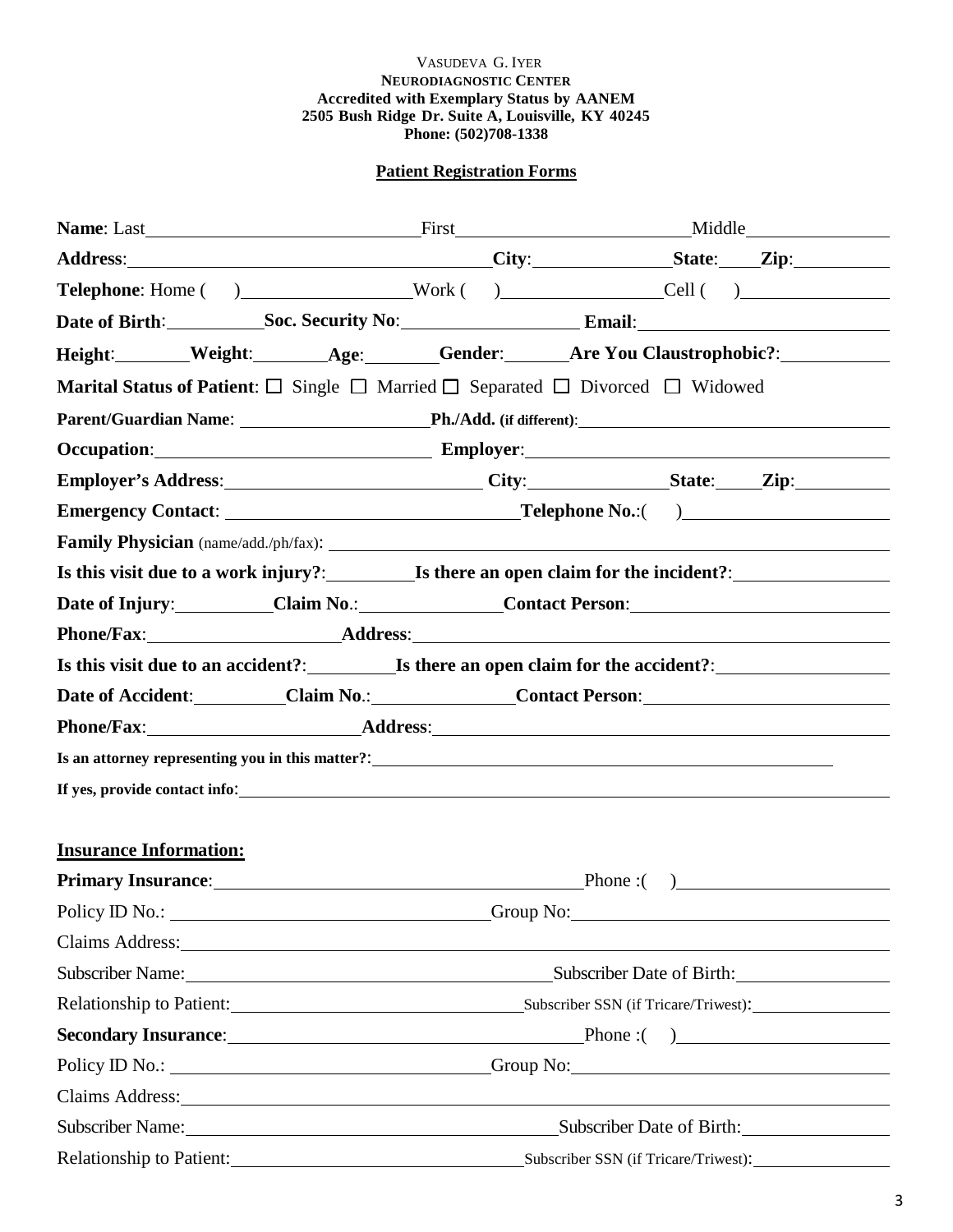### VASUDEVA G. IYER **NEURODIAGNOSTIC CENTER 2505 Bush Ridge Dr. Suite A, Louisville, KY 40245 Phone: (502)708-1338**

# **NOTICE OF HEALTH INSURANCE DEDUCTIBLE AND/OR AUTO ACCIDENT POLICY**

#### **(All Patients MUST READ)**

- The Neurodiagnostic Center requires a deposit -- **based upon a portion of your current remaining Health Insurance amount** -- to be made on or before the date of service for insurance plans with known deductibles.
- If your appointment is related to an auto claim, a \$250 Auto Deposit is required unless you can provide documentation that your PIP has been exhausted. Once your PIP has been exhausted, your health insurance can be used. Doing so may require a deductible deposit, if you are unsure if that is the case, it is best to call the office ahead of your appointment.

Details of these policies are discussed when your appointment is scheduled. Failure to bring your deposit may result in your appointment being rescheduled. It is important to notify the office immediately if there have been any changes to your insurance plan(s) and/or claim status since the appointment was scheduled. If your insurance carrier determines that your test/visit was covered, the auto claim pays for your visit, you have no copay due or outstanding balance with our office, you will receive a full or partial refund in the mail in a timely manner. Please call our office at if you have any questions regarding your health insurance deductible or auto deposit after reading the paperwork, as waiting until right before you appointment will not be an acceptable reason to not pay your deposit and your appointment may be rescheduled.

The Neurodiagnostic Center is a testing facility only. A report detailing the findings and diagnostic conclusions will be sent to the referring MD within 24-48 hours. **It is your responsibility to make an appointment with your referring MD or Primary Care Physician for follow-up care. Please note that Dr. Iver cannot provide medication or specific treatment for you.** Additionally, if you need your report sent to any doctors other than your referring physician it is important that you write the doctor's name and correct fax number on your paperwork. An attempt will be made to send your report to the additional office(s), but the in the event the office does not receive it, they may call our office to request a copy if the office/doctor's name is written on your forms. You may also request a copy be sent to you in the mail, via email, or fax provided the information is given on your paperwork or to staff **while in the office**. If you want to have the report sent to your email **you must notify us** in the office and fill out page 2.

**DISCLOSURE STATEMENT**

#### **VOLUNTARY/OPTIONAL PHOTO CONSENT**

I hereby give my consent to Dr. Vasudeva Iyer to take clinical photographs for future comparison, teaching, and/or scientific publication. I understand that I will **not** be identified in any way during teaching activities or in scientific publications and that participation is completely voluntary. Initial:

#### **NOTICE OF PRIVACY PRACTICES SUMMARY**

Each time you go to a doctor, hospital or other healthcare facility, a record of that visit is created. Usually, this record contains your symptoms, the examination, test results, diagnosis and suggestion for further care or treatment, if applicable. This information, known as your medical record, is an important part of the care we provide for you. Although this record belongs to the facility, the information contained therein is yours, and you have a right to this information identified as "Protected Health Information." Our practice has a Notice of Privacy Practices that explains your rights and the steps we take to protect your health information that is posted in the office lobby. This policy informs in detail how we may use your information. You have a right to request this document at any time, please ask the office staff if you would like a copy.

**INFORMED CONSENT**

Your physician has referred you for **Nerve Conduction Velocity and Needle Electromyography** (NCV/EMG) studies. An EMG and/or NCV study may help to determine the cause of muscle weakness, pain, or tingling and numbness in the arms and/or legs. It also helps to determine if the disorder or disease involves the spinal cord, nerves, muscles or nerve-muscle junctions. Some of the conditions detected by EMG include "pinched" nerves (i.e. carpal tunnel syndrome), diabetic neuropathy, nerve root compression from herniated disc, ALS, muscular dystrophy etc. Minimal bleeding may occur at the site of needle insertion and you may experience some bruising, pain, and/or tenderness in the muscle or muscles where the test was performed. Please alert our office if you bruise easily, are taking blood thinners, or are prone to excessive bleeding. If you have an implanted cardiac pacemaker or defibrillator you must inform our office as soon as possible as we may not be able to perform the test at our facility. Permission is hereby granted to Dr. Vasudeva G. Iyer to evaluate and treat me as medically necessary.

#### **RELEASE OF INFORMATION AND FINANCIAL AGREEMENT**

**Release of Information**: Permission is granted to disclose any or all of my medical records to any person or corporation which is or may be liable for all or portions of my medical bills, including but not limited to insurance companies, other health care service plans or worker's compensation agencies. The medical records may also be released to other physicians involved in my treatment to ensure continuity of medical care. **Financial Agreement**: The undersigned agrees to accept full financial responsibility for my/patient's account in accordance with the regular rates and terms of the facility. *The undersigned is responsible for the charges if an approved referral is not obtained from my primary care physician or the medical insurance carrier.* The undersigned is providing accurate and current insurance or worker's compensation ID or claim numbers. The undersigned understands that failure to do so may result in billing the guarantor directly. Should the account be referred to a collection agency, the undersigned shall pay attorney's fees and collection charges.

**Assignment of Insurance Benefits:** I request my insurance carrier to pay Dr. Vasudeva G. Iyer or his designee all benefits due related to my pending claim for medical services.

**Medicare B Authorization**: I authorize any holder of my medical information to release to the Social Security Administration and HCFA or its intermediaries or carriers, or the billing agent of the physician, any information needed for this or a related Medicare claim. I permit a copy of this authorization to be used in place of the original and request payment of medical insurance benefits to the party who accepts assignment. I have read and approved all of the terms above except those items I personally circled and initialed.

Initial:

Initial:\_\_\_\_\_\_\_\_\_

Initial:

Initial: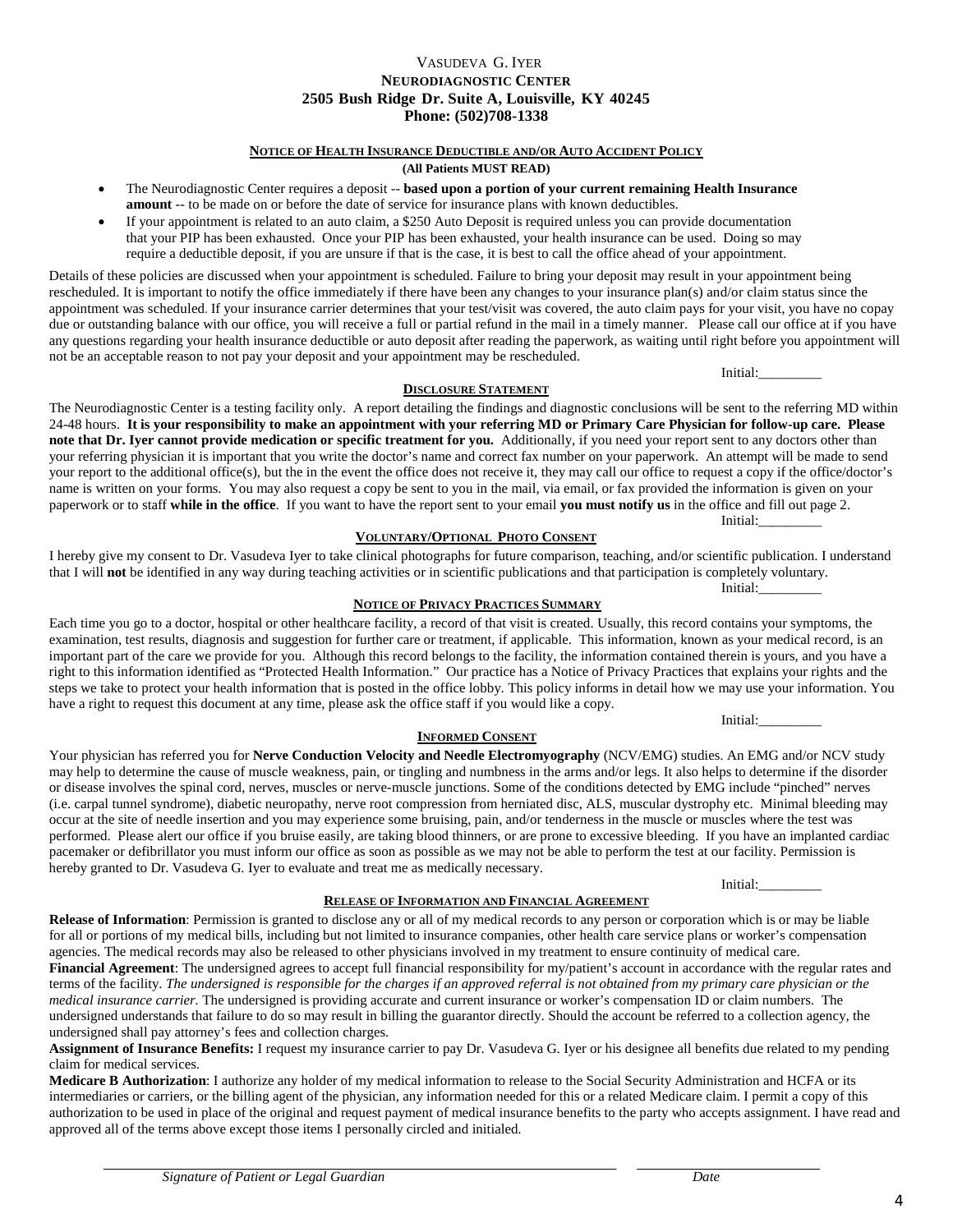# VASUDEVA G. IYER **NEURODIAGNOSTIC CENTER Accredited with Exemplary Status by AANEM** 2505 Bush Ridge Drive, Suite A, Louisville, KY 40245 **Phone: (502)708-1338**

| Are you giving Photo Consent for teaching purposes (indicated on pg 4)?                       | $\Box$ Yes | $\bigsqcup$ No |
|-----------------------------------------------------------------------------------------------|------------|----------------|
|                                                                                               | $\Box$ Yes | $\square$ No   |
| Do you have heart pacemaker or defibrillator?                                                 |            |                |
| Have you been told that you have a heart murmur?                                              | $\Box$ Yes | $\square$ No   |
| Have you been diagnosed with hepatitis, tuberculosis or HIV/AIDS?                             | $\Box$ Yes | $\square$ No   |
| If yes, please indicate which one:                                                            |            |                |
| Are you taking anticoagulant medication (blood thinner/Aspirin)?                              | $\Box$ Yes | No             |
| Are you allergic to latex?                                                                    | $\Box$ Yes | $\Box$ No      |
| Have you been diagnosed with diabetes?                                                        | $\Box$ Yes | $\square$ No   |
| Are you right or left hand dominant? $\Box$ Right $\Box$ Left $\Box$ Ambidextrous             |            |                |
| Who is the referring physician?                                                               |            |                |
| When is your next appointment with the referring physician?                                   |            |                |
| Who is your family physician?                                                                 |            |                |
| Have you had EMG studies or an MRI in the past? When/where?                                   |            |                |
| Which side has the problem? $\Box$ Right $\Box$ Left $\Box$ Both $\Box$ Other                 |            |                |
| If your problem is related to a work injury or a motor vehicle accident, please give details. |            |                |
|                                                                                               |            |                |
|                                                                                               |            |                |
|                                                                                               |            |                |
| What are your current symptoms? Give details including location and duration.                 |            |                |
|                                                                                               |            |                |
|                                                                                               |            |                |
|                                                                                               |            |                |

What treatments you have you had?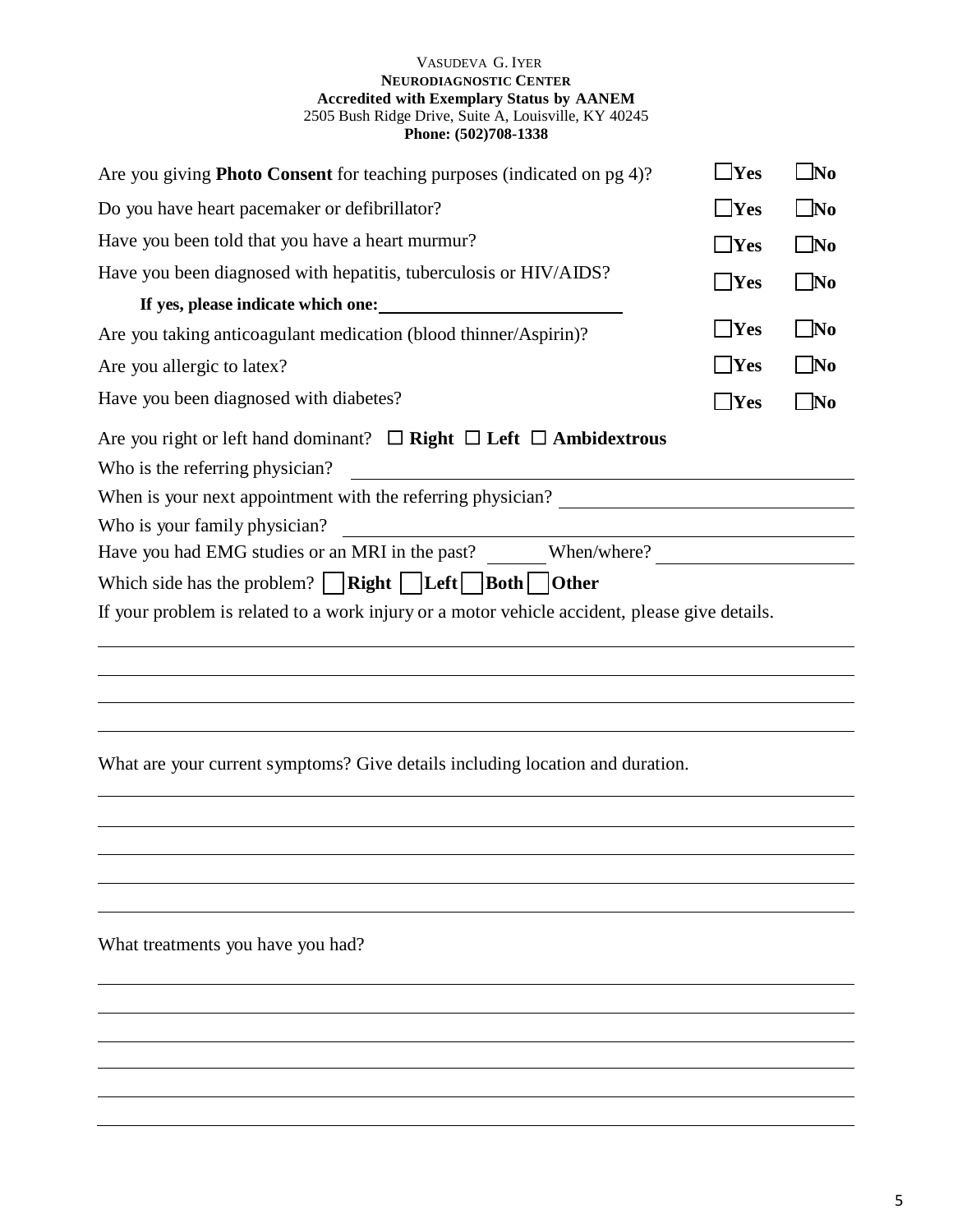# VASUDEVA G. IYER **NEURODIAGNOSTIC CENTER Accredited with Exemplary Status by AANEM** 2505 Bush Ridge Drive, Suite A, Louisville, KY 40245 **Phone: (502)708-1338**

# **Current Medication List**

All current medications must be listed below. This includes prescriptions, over-the-counter, herbal, and vitamin/mineral/dietary (nutritional) medications and supplements. Additionally, please list the name, dosage, frequency, and route of administration. You may provide your own medication list, but it must contain all of this information. If you need more room feel free to write it on another page.

| Medication/<br><b>Supplement Name</b> | Dosage<br>(ex: 250 mgs) | <b>Frequency</b><br>(Times Per Day) | <b>Route of Administration</b><br>(Ex: by mouth, Etc.) |
|---------------------------------------|-------------------------|-------------------------------------|--------------------------------------------------------|
|                                       |                         |                                     |                                                        |
|                                       |                         |                                     |                                                        |
|                                       |                         |                                     |                                                        |
|                                       |                         |                                     |                                                        |
|                                       |                         |                                     |                                                        |
|                                       |                         |                                     |                                                        |
|                                       |                         |                                     |                                                        |
|                                       |                         |                                     |                                                        |
|                                       |                         |                                     |                                                        |
|                                       |                         |                                     |                                                        |
|                                       |                         |                                     |                                                        |
|                                       |                         |                                     |                                                        |
|                                       |                         |                                     |                                                        |
|                                       |                         |                                     |                                                        |
|                                       |                         |                                     |                                                        |
|                                       |                         |                                     |                                                        |
|                                       |                         |                                     |                                                        |
|                                       |                         |                                     |                                                        |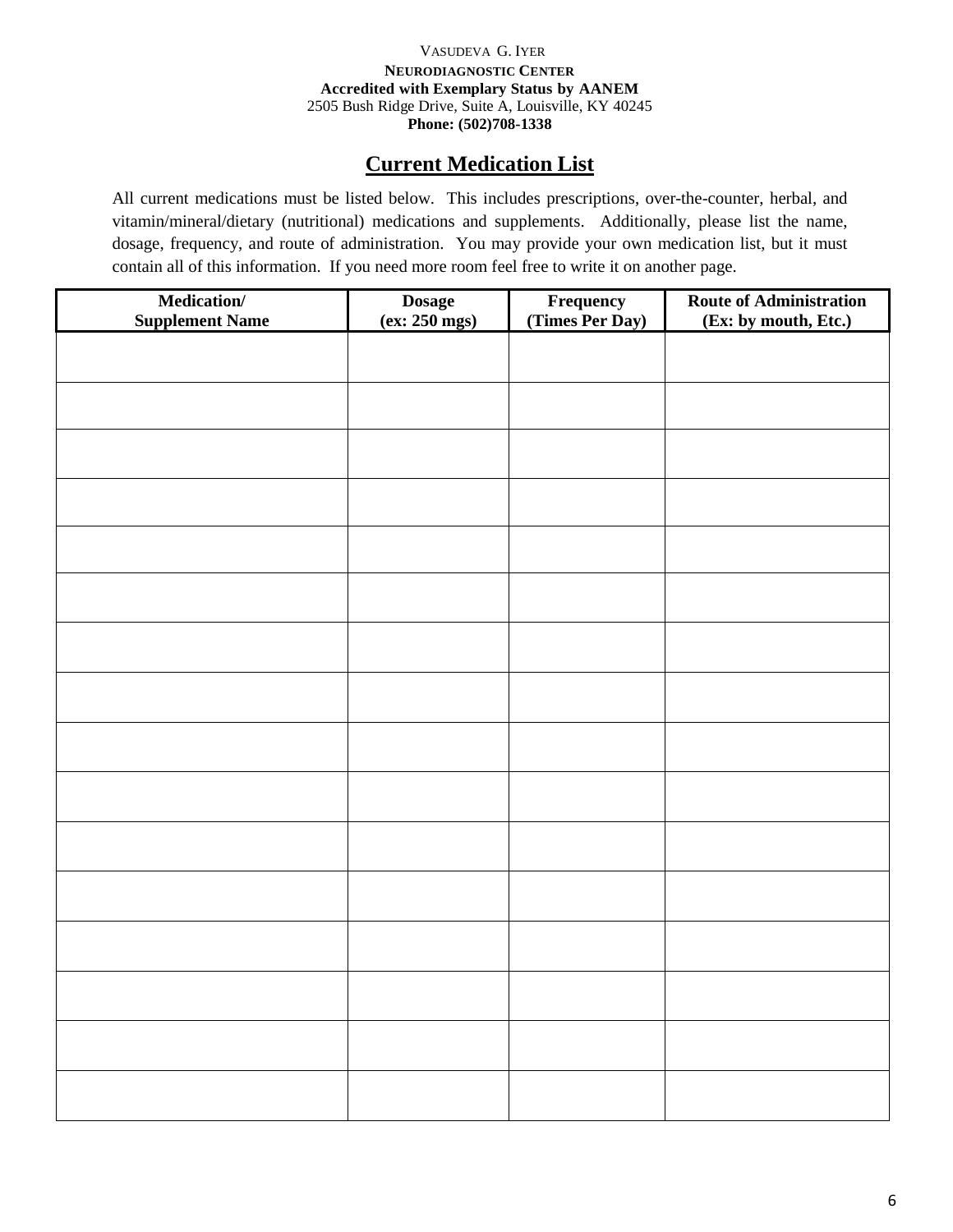VASUDEVA G. IYER **NEURODIAGNOSTIC CENTER Accredited with Exemplary Status by AANEM** 2505 Bush Ridge Drive, Suite A, Louisville, KY 40245 **Phone: (502)708-1338**

# **How to Prepare for the Tests**

- 1. Eat normally and take your medications as usual. **If you have an implanted cardiac pacemaker or defibrillator you must inform our office as soon as possible as we may not be able to perform the test in our office.** You will not be sedated for the test and you should be able to drive afterward. We ask that if you have a history of fainting or seizures you bring someone with you in the room during the test. You are also welcome to bring someone with you if you are anxious about the test. However, please **DO NOT bring children under the age of ten** with you unless you have an accompanying adult to stay with them in the waiting room; doing so will likely result in your appointment being rescheduled. This is a small office with a relatively small waiting room, so please limit your number of guests.
- 2. Please make sure the area to be tested is clean. Scrub the body part to be tested to remove any body oils on the day of the test. **DO NOT USE ANY BATH OIL, LOTIONS, VASELINE, MAKEUP OR CREAMS**  on the area to be tested 24 hours before your appointment time.
- 3. If you're being tested on the upper extremities (hands and arms), if possible, please wear a loose, short-sleeved shirt or bring one with you. If you're being tested on the lower extremities (feet and legs) we recommend wearing loosefitting sweats or shorts. Also, please remove any jewelry or watches on your fingers, wrists, ankles, and toes prior to your appointment.

# **What to Expect**

First, the physician will take a brief medical history. Describe your symptoms, past illnesses and medications you are currently taking. Be sure to tell the physician if you are on blood thinners (anticoagulants such as Coumadin), are highly susceptible to infections, bruise easily, have a pacemaker, defibrillator, or a heart murmur or current heart issue, have a history of hepatitis or AIDS, fainting, seizures, or a latex allergy. A brief neurological examination may follow to check muscle strength, sensations and reflexes.

*Nerve Conduction Test*: Recording electrodes will be taped to your skin. A stimulating electrode is held against your skin, which sends a small electrical charge along the nerve. You may feel a tingle or your muscle may twitch. The recording electrodes will detect the electrical signals as they travel along the nerve. The interval between the stimulation and the response will be recorded to determine how quickly and efficiently signals travel along the nerve. Each test will take just a few minutes, but several nerves may have to be tested depending upon the disorder.

*Needle Electromyography*: A thin **disposable** needle electrode is inserted into a muscle to record electrical activity, at rest and during effort. The number of muscles examined may vary depending upon your particular condition. The total testing time may be close to 30 minutes. There is a slight risk of minor localized bleeding at the site of needle insertion. Transient soreness of the tested muscles may be experienced, which responds to over-the-counter pain relievers.

# **Test Report**

If you are seeing your referring doctor on the same day, a preliminary report will be faxed to the office no less than 2 hours after your appointment with Dr. Iyer. The final report will be sent within 24-48 hours. If the report is to be sent to other physicians, please provide the names and phone/fax numbers on your paperwork and inform the staff while you're in the office. If you have more than 2-3 doctors other than the referring physician who needs the report, it is best to just have it sent to your home or through email so you can take it wherever you may need it.